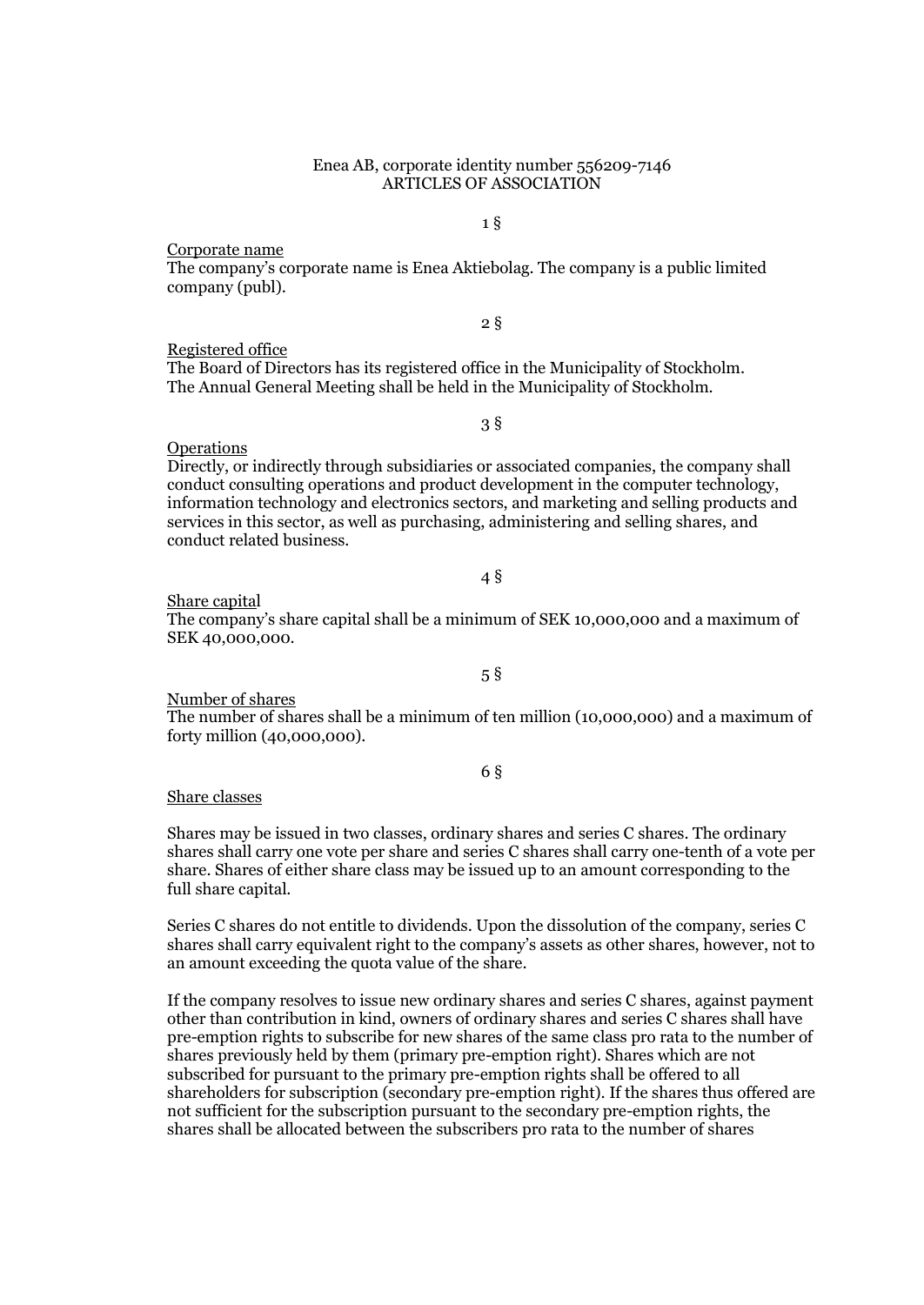previously held and, to the extent such allocation cannot be effected, by the drawing of lots.

If the company resolves to issue new shares of either solely ordinary shares or series C shares, against payment other than contribution in kind, all shareholders shall, irrespective of whether their shares are ordinary shares or series C shares, have preemption rights to subscribe for new shares pro rata to the number of shares previously held by them.

What is set out above with regard to pre-emption rights shall apply mutatis mutandis in the event of issues of warrants and convertible bonds, and shall not limit the right to resolve upon an issue with deviation from the shareholders' pre-emption rights.

In the event of an increase in share capital by a bonus issue, new shares of each class shall be issued pro rata to the number of shares of the same class previously issued. In connection therewith, the owners of existing shares of a certain class shall entitle the holder to new shares of the same class. This shall not entail any restrictions on the possibility of issuing new shares of a new class by means of a bonus issue, following the required amendments of the Articles of Association.

Reduction of share capital, which in any case shall not fall below the minimum share capital, may, at the request of a holder of a series C share and after resolution by the company's board of directors or a shareholders' meeting, take place through redemption of series C shares. A request from a shareholder must be submitted in writing. When a resolution on reduction has been passed, an amount corresponding to the reduction amount shall be transferred to the company's reserve fund, if the required funds are available. The redemption amount per series C share shall be the quota value of such share.

Following receipt of the redemption resolution, holders of shares subject to redemption shall promptly receive payment for the shares, or, if authorization for the redemption from the Swedish Companies Registration Office (*Sw*. Bolagsverket) or a court is required, following the receipt of notice that the final and effected resolution has been registered.

Series C shares held by the company may, upon resolution of the board of directors be reclassified into ordinary shares. Immediately thereafter, the board of directors shall register the reclassification with the Swedish Companies Registration Office. The reclassification is effected when it has been registered and the reclassification has been reflected in the central securities depository register.

### 7 §

#### Board of Directors

In addition to those Directors that by law, are appointed by means other than at shareholders' meetings, the Board of Directors shall have five to seven members with a maximum of seven deputies.

## **Auditors**

The company shall have one or two Auditors with or without Deputy Auditors. A registered public accounting firm may also serve as the company's Auditor.

8 §

### Convening notice

Notices convening the Annual General Meeting shall be issued by announcement in the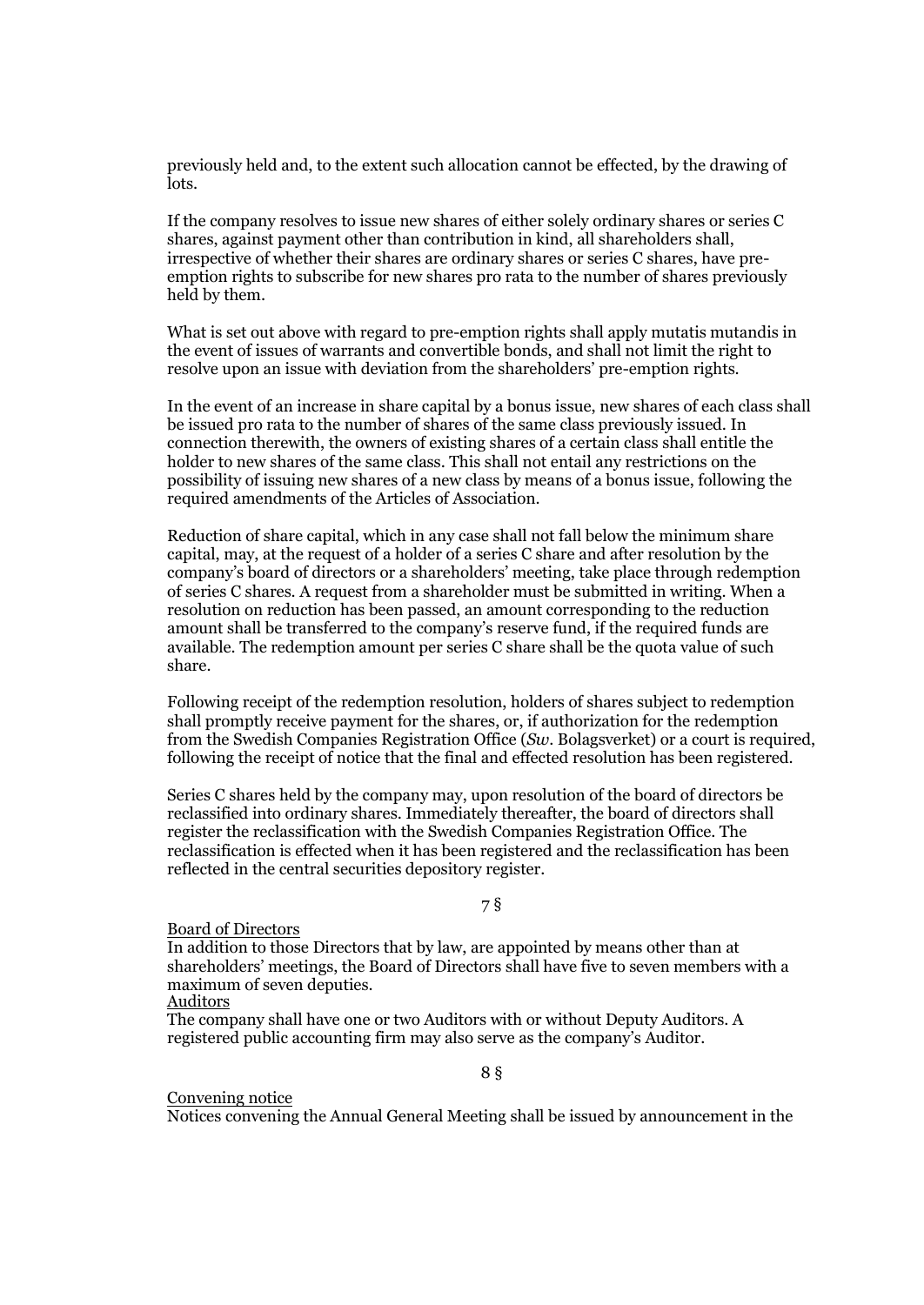Swedish Official Gazette and on the company's website. At the time of issue, information that the notice has been issued shall be advertised in Swedish daily newspaper *Svenska Dagbladet*.

In order to participate at the Annual General Meeting, shareholders shall notify the company by no later than the date stated in the convening notice for the Meeting. Such day may not be a Sunday, other public holiday, Saturday, Midsummer's Eve, Christmas Day or New Year's Eve, nor be earlier than the fifth weekday prior to the Meeting.

Shareholders may bring one or two deputies to the Annual General Meeting, although only if said shareholder has notified the company thereof in the manner stated in the previous paragraph.

9 §

# Annual General Meeting

The Annual General Meeting is held annually within six months of the end of the financial year. The following matters shall be considered at the Annual General Meeting:

- 1. Election of a Chairman of the Meeting.
- 2. Preparation and approval of the voting list.
- 3. Approval of an agenda.
- 4. Election of one or two people to verify the minutes.
- 5. Consideration of whether the Meeting has been duly convened.
- 6. Presentation of the submitted annual accounts and audit report, and where applicable, the consolidated accounts and consolidated audit report.
- 7. Resolutions on
- a) adoption of the income statement and balance sheet, and where applicable, the consolidated income statement and consolidated balance sheet.
- b) appropriation of the company's profit or loss pursuant to the presented balance sheet.
- c) discharging the Directors, and where one has been appointed, the Chief Executive Officer, from liability.
- 8. Approval of the number of Directors and Deputy Directors, and where applicable, the number of Auditors and Deputy Auditors.
- 9. Approval of Directors' and audit fees.
- 10. Election of the Board of Directors, and where appropriate, Auditors and any Deputy Auditors.
- 11. Other matters incumbent on the Meeting pursuant to the Swedish Companies Act (2005:551) or the Articles of Association.

At the Annual General Meeting, each party entitled to vote may vote for the full number of shares held or represented, without limitation of the number of votes.

According to the terms it designates, the Board of Directors may decide that parties that are not shareholders of the company shall be entitled to attend, or otherwise follow the proceedings of, the Annual General Meeting, for example through electronic connection.

The Board of Directors is entitled to collate powers of attorney pursuant to the procedure stated in chap. 4 § 7 second paragraph of the Swedish Companies Act (2005:551).